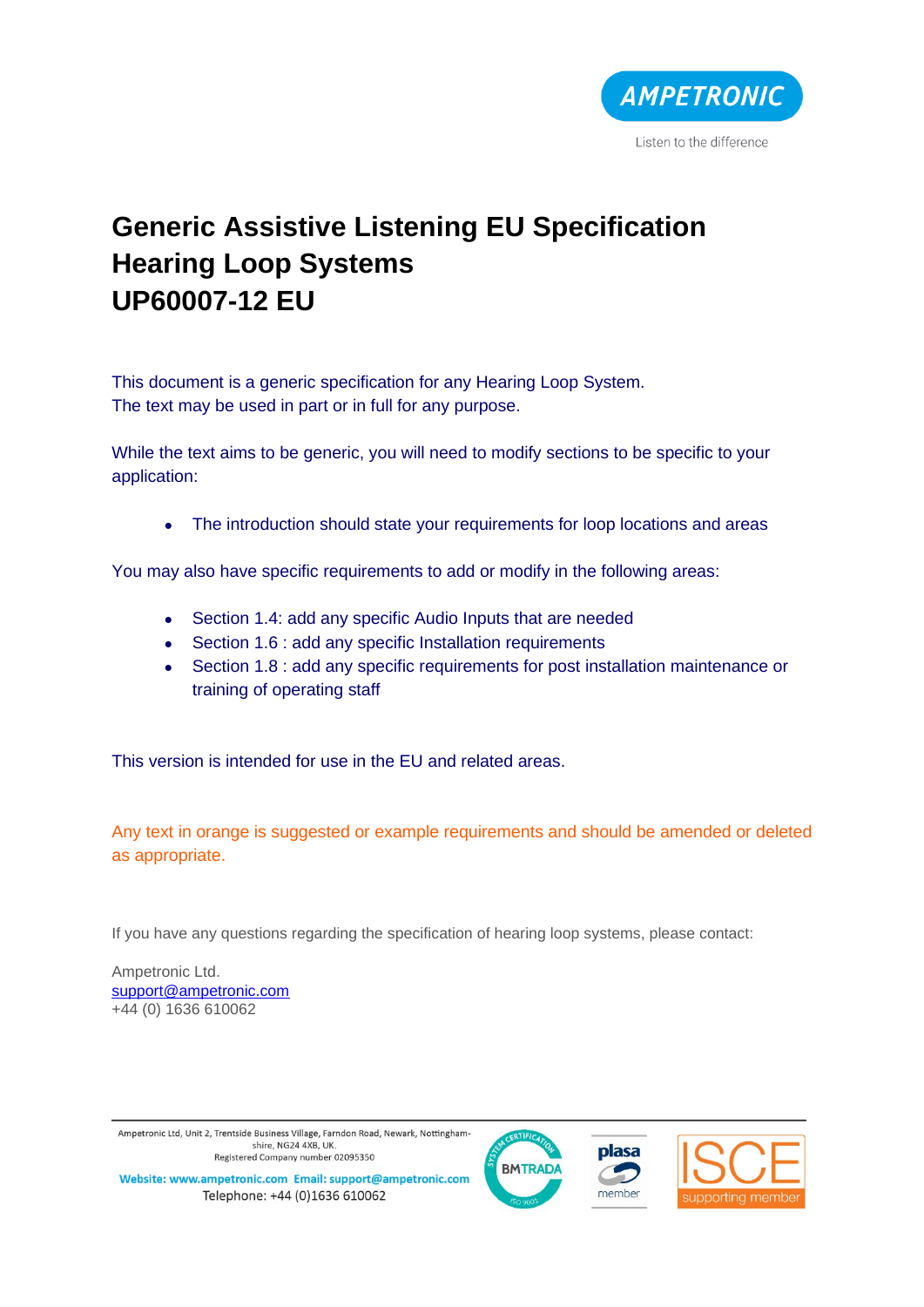

# **1. Hearing Loop Systems (HLS)**

Permanently installed Hearing Loop Systems (HLS) should be provided at the following locations and areas, or as shown on relevant small electrical drawings or room data sheets:

- L0.01 Reception Counter (amend as appropriate)
- L0.02 Meeting Room (amend as appropriate)
- L1.03 Auditorium (amend as appropriate)

## **1.1 Compliance**

The systems or components thereof shall comply with the latest versions of:

- IEC 60118-4 (also referred to as EN 60118-4)
- Local applicable building code standards or legislation
- Local applicable disability or equality legislation
- UN Convention on the rights of persons with disabilities

## **1.2 System design**

HLS systems should be specified and designed by an experienced specialist to take account of the effect of building structure and overspill where applicable.

Where there is metal construction in use and the room is over 4m wide a single loop of wire around the perimeter of the space may not be appropriate and a MultiLoop system design may be required. A HLS specialist should be consulted if there is a concern about construction-related signal losses.

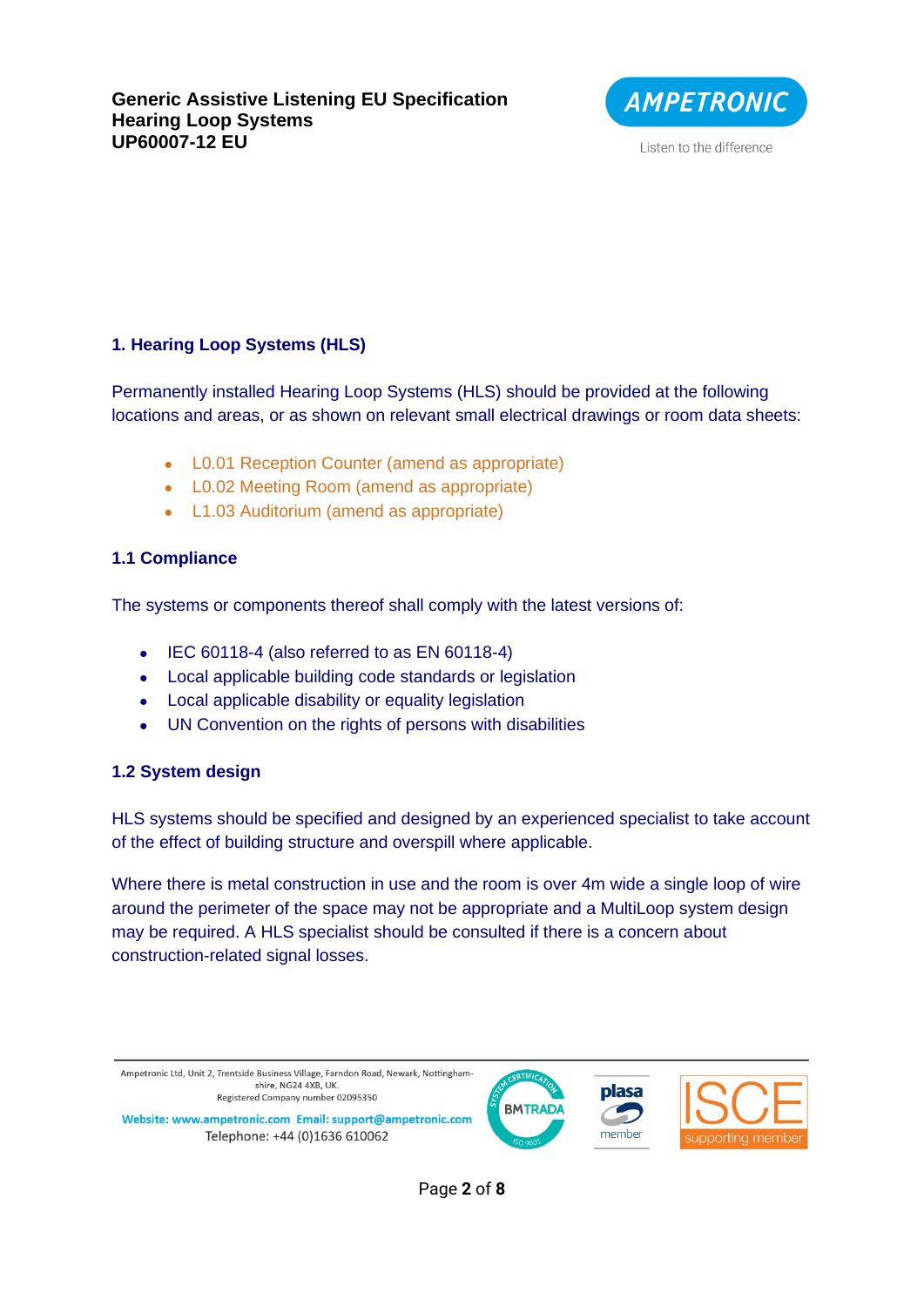#### **Generic Assistive Listening EU Specification Hearing Loop Systems UP60007-12 EU**



Listen to the difference

Simple perimeter loops are not acceptable in cases where there are multiple adjacent spaces with HLS installed, and a low spill MultiLoop system design should be used instead.

The Contractor shall, at the earliest opportunity in the project:

- Show that cross-talk between adjacent looped areas (whether part of this contract or not), and that magnetic spill from any HLS where the signal is defined as 'confidential' will, by design, be less than -40dB with normal signal levels.
- Provide evidence that the field strength of the proposed systems will meet the requirements of IEC 60118-4, whilst taking account of any metal within the building structure. Where necessary, the effect of metal shall be assessed by site survey and test using trial loops on relevant construction, carried out by a competent test specialist.
- If the above assessments prove that a hearing loop system may not be suitable the Contractor may suggest alternative assistive listening technologies such as infrared, this must be approved by the client before proceeding.

## **1.3 HLS loops**

Loops connected to the hearing loop system shall meet the following requirements:

- Loop wire containment shall be of non-metallic construction, or must not create any closed circuits and only earthed in one position. This restriction does not apply to the loop feed wiring between a loop amplifier and the start of the loop itself.
- Where flat copper tape is accepted for use under carpet or other floor coverings, this does not require the use of containment and shall be installed according to

Ampetronic Ltd, Unit 2, Trentside Business Village, Farndon Road, Newark, Nottinghamshire, NG24 4XB, UK Registered Company number 02095350 Website: www.ampetronic.com Email: support@ampetronic.com

Telephone: +44 (0)1636 610062





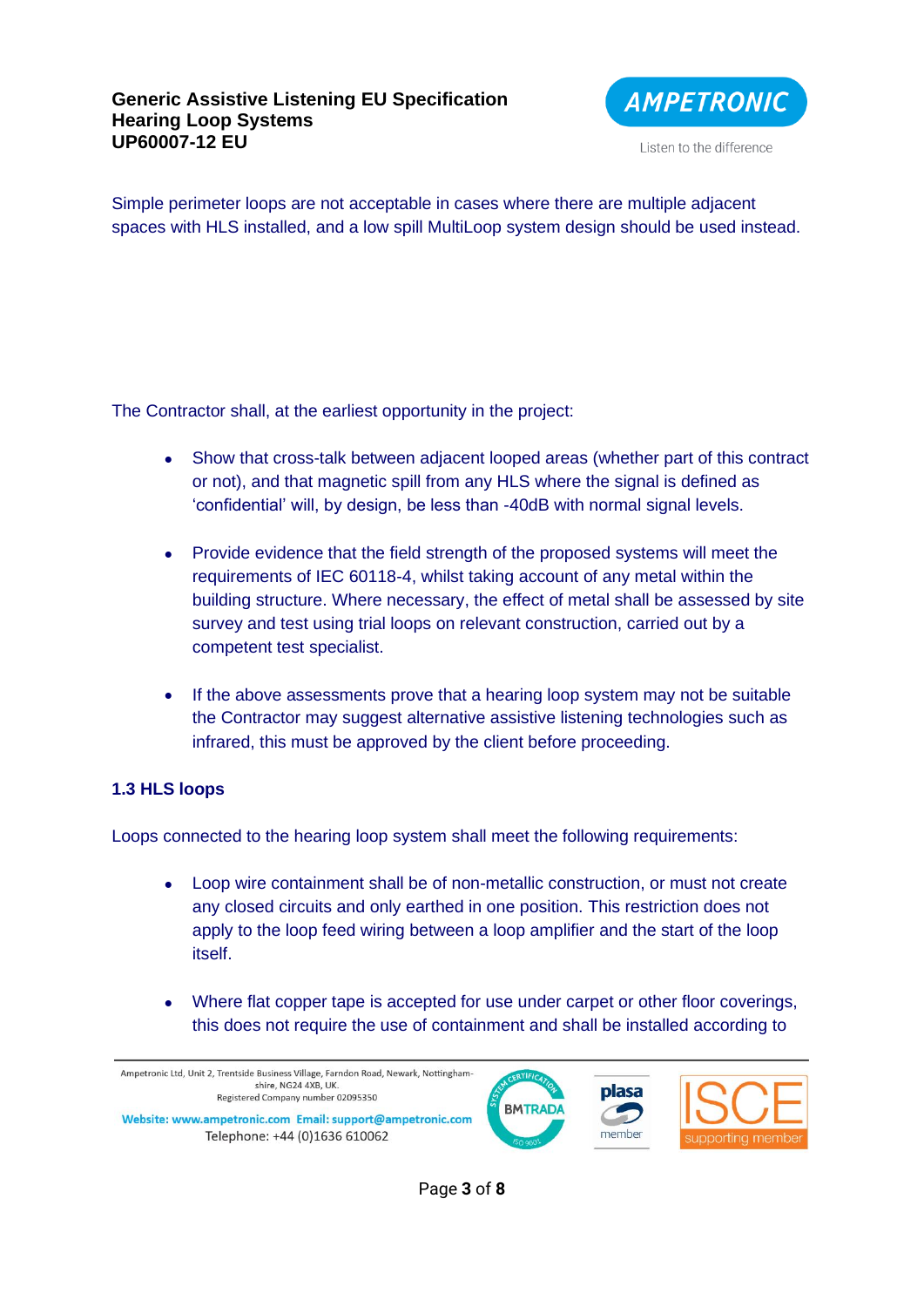

Listen to the difference

the manufacturer's recommendations and current best practice.

• All cabling should be concealed within the fabric of the building, unless specified otherwise.

#### **1.4 Audio inputs**

Audio inputs should be defined by the use of the room and the requirements of the listeners. The audio provided to the HLS must always provide an improvement in signal to noise ratio over the acoustic sound within the room.

The Contractor is required to:

- Provide dedicated microphones and associated audio equipment for the HLS
- Co-ordinate with the AV contactor to obtain a line level feed from the AV system
- Provide a line level connection from the sound reinforcement system to the HLS
- Provide suitable input plates for connection into the HLS

Where a sound reinforcement system is installed, a line level feed from this to the hearing loop should be used where appropriate. This feed should not vary in level with loudspeaker volume adjustment. In some cases this can be the only input, however dedicated HLS microphones may also be required.

Where microphones are being provided for the HLS they must be as close as possible to the talking position. Directional types are often most effective. In larger rooms with multiple talking positions more than one microphone is usually required, this may mean additional preamps, mixers or auto-mixing / gating facilities are needed.

A single boundary microphone mounted on the ceiling is unlikely to provide sufficient rejection of background acoustic noise in most rooms and should not be used unless it can be demonstrated that the system delivers tangible benefit to the hard of hearing.

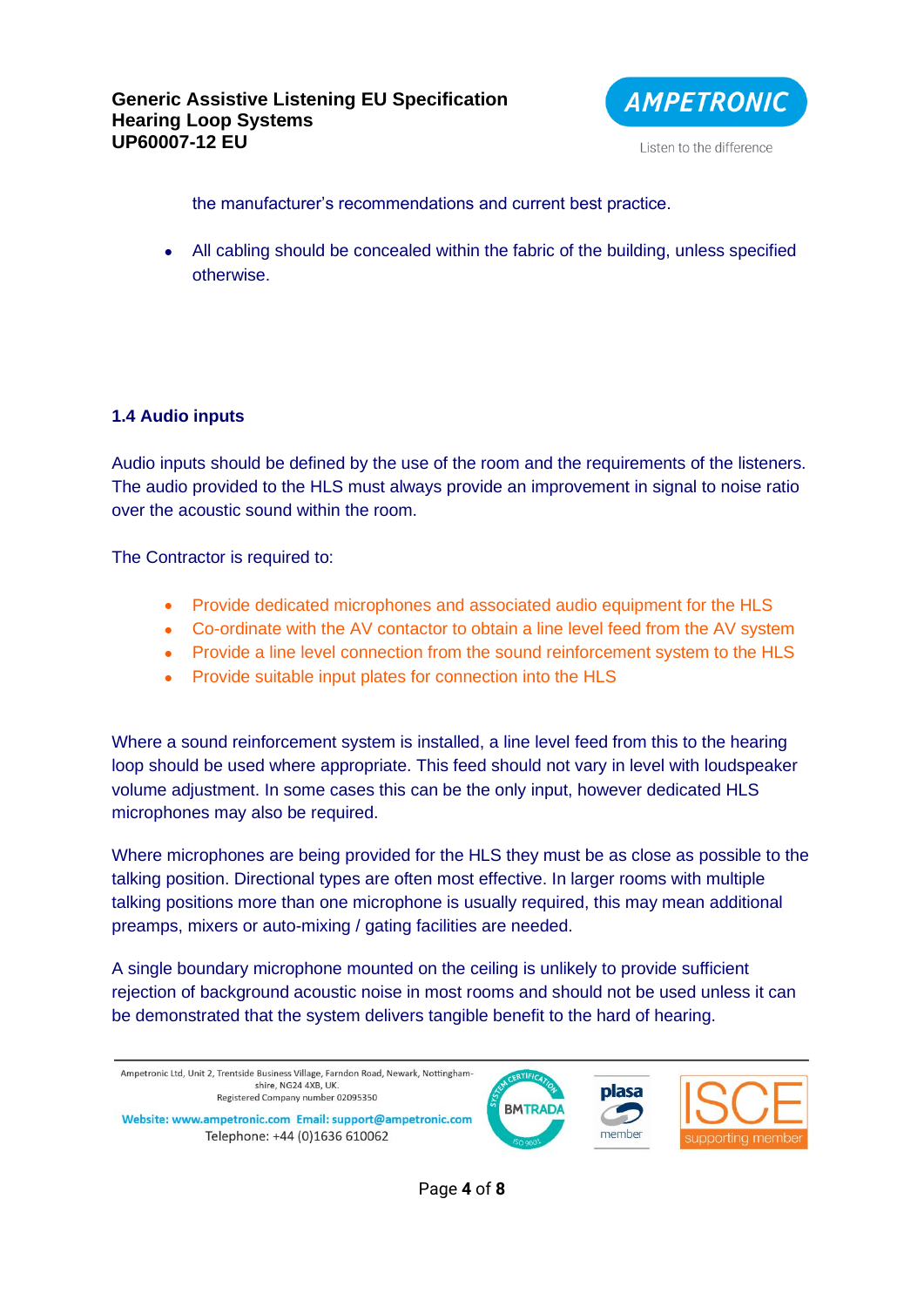

Listen to the difference

Input levels shall not be adjustable at the signal source or connection point.

## **1.5 HLS drivers**

Each HLS must use a dedicated hearing loop driver meeting the following general requirements plus those specific to a type A or type B driver as defined below.

- True 'current drive' output
- Frequency response from 80Hz to 6.5kHz
- Automatic gain control (AGC) optimised for speech with a dynamic range greater than 36dB
- Metal loss correction with an adjustable gain slope range of at least 0dB to +3dB per octave
- Front panel indication of audio signal activity on the input and output of the unit

## **1.5.1 Type A: Area coverage loop driver**

Where the horizontal loop area that must be covered is in excess of 2m x 2m for either a one-phase or two-phase (MultiLoop) system, each hearing loop driver shall have the following characteristics:

- Rated current and voltage capable of driving the designed loop without clipping or distortion of the signal with full power bandwidth up to at least 1.6kHz
- Capable of delivering a 1kHz sinewave at the rated current and voltage into a load for at least 20 seconds continuously without damage to the unit or interruption of the output signal
- Input facilities of a type and connection suitable for the intended audio inputs to the system. Balanced inputs shall be available, microphone inputs shall have

Ampetronic Ltd, Unit 2, Trentside Business Village, Farndon Road, Newark, Nottinghamshire, NG24 4XB, UK. Registered Company number 02095350 Website: www.ampetronic.com Email: support@ampetronic.com

Telephone: +44 (0)1636 610062



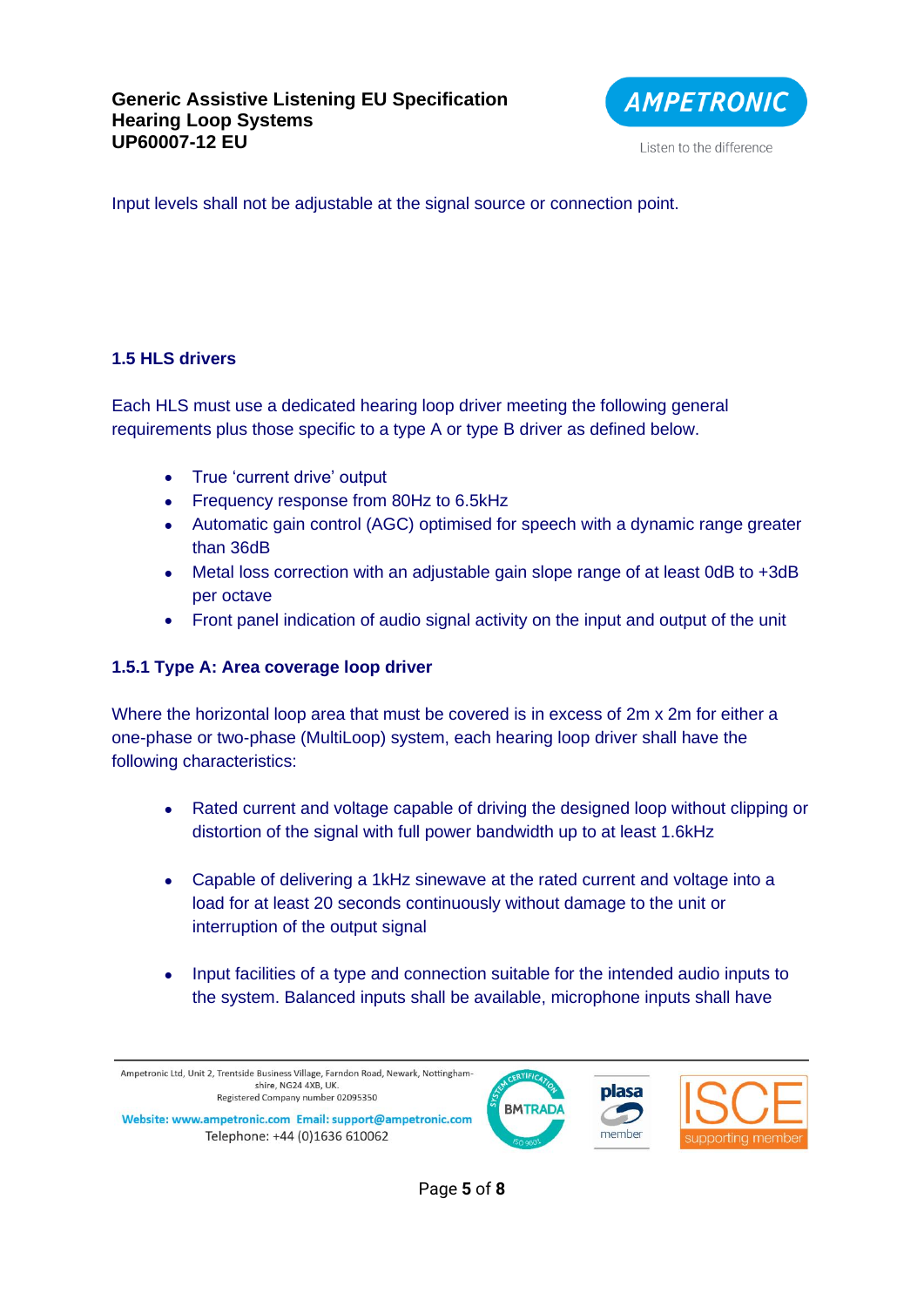

Listen to the difference

phantom power available.

- Facility to attach the driver to a local area network providing remote monitoring and control.
- Height no greater than 45mm (1U of standard 19" rack space per unit).
- Power supply and transformer must be integrated into the unit.
- Where a MultiLoop system is required, a single 1U driver shall be provided that is capable of driving two separate outputs with a 90 $^{\circ}$  phase shift accurate to  $\pm$ 1 $^{\circ}$ from 100Hz to 5kHz.

#### **1.5.2 Type B: Counter / local area loop driver**

Where the loop system is to assist a single end user in a defined location such as a retail counter or information point, each hearing loop driver shall have the following characteristics:

- Current capability of at least 2.2A<sub>RMS</sub> with 1KHz sine signal
- Voltage output of no less than 4.5V peak at maximum current.
- 2 inputs: 1 microphone input and 1 input switchable between microphone or line
- Panel / wall mounting capability (using screws or other appropriate and reliable fixing)

#### **1.6 Installation**

If the proposed contractor is not experienced with hearing loop or audio systems to the level required in order to competently install and commission these systems, then some or all of the work should be sub-contracted to a specialist with the necessary experience.

The contractor shall:

• Co-ordinate with other relevant contactors to ensure that all appropriate audio signals are connected to the hearing loop system and transmitted clearly.

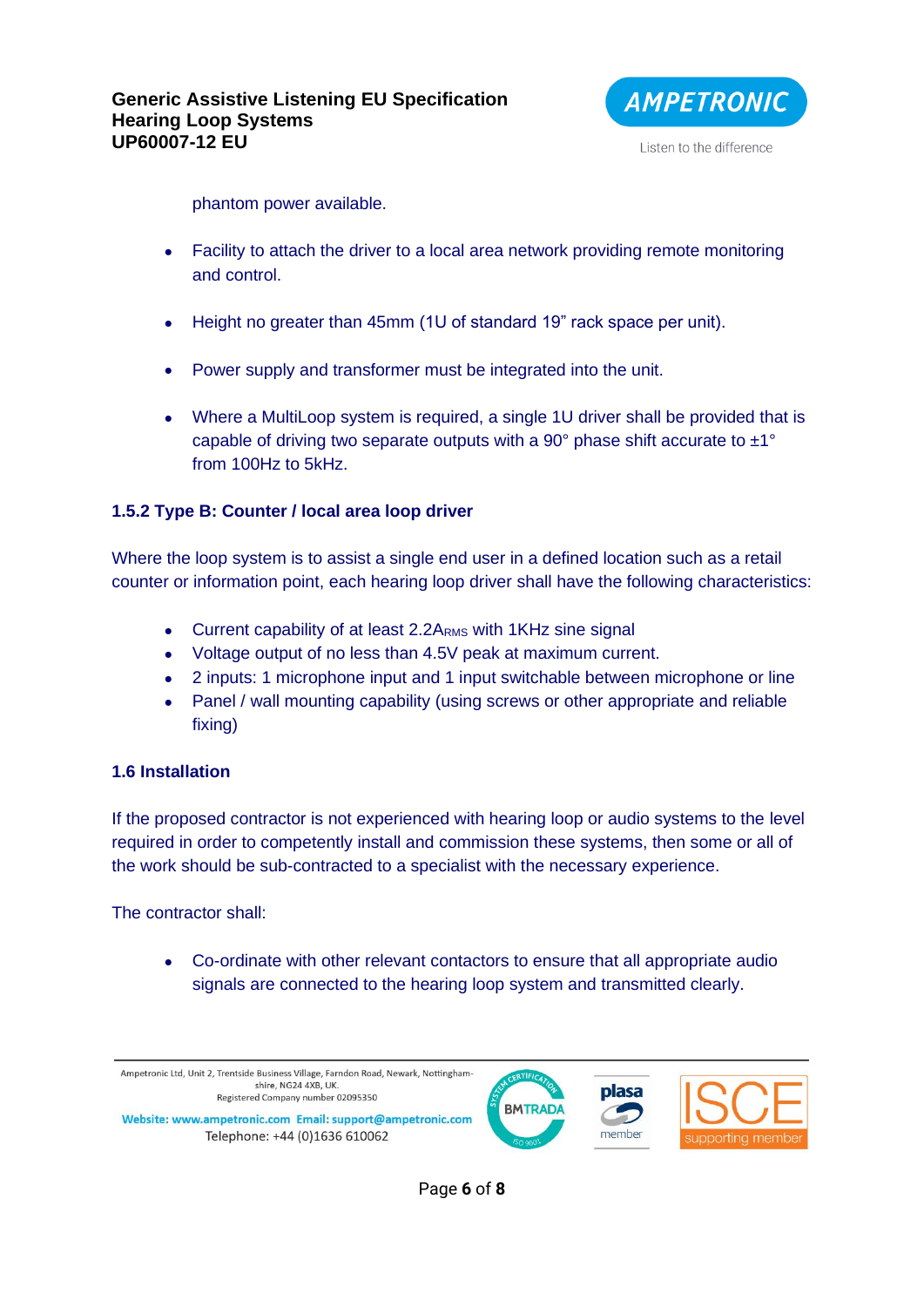

- Wire and connect to all items of equipment in accordance with the manufacturer's recommendations.
- Ensure complete segregation of the HLS from any other ELV or LV wiring system.
- Follow good practice to ensure that system design does not cause potential ground loops.
- All wiring between loops and equipment locations shall be installed in appropriate containment.
- All wiring, including that inside equipment enclosures or racks, will be of a neat and tidy appearance. Wiring shall be identified at both ends of each cable.
- Following installation the resistance of each loop circuit and isolation from electrical ground shall be tested and recorded. The Client shall have the opportunity to witness these tests.

# **1.7 Commissioning**

All commissioning must be carried out using a true RMS, dedicated hearing loop field strength meter meeting the requirements of IEC 60118-4, with a valid calibration certificate available.

Each complete system must be commissioned in accordance with IEC 60118-4 and a certificate of conformity clearly stating test results and performance against this standard must be issued for each HLS. The Client shall have the opportunity to witness these tests.

## **1.8 Training and maintenance**

All systems, methods of use and routine maintenance checks must be demonstrated to the end user.

For each loop location a loop receiver shall be provided for operational staff to check and monitor the performance of the HLS system. The receiver shall have a headphone output, low cut filter and field strength indicators as required by IEC 60118-4.



Page **7** of **8**